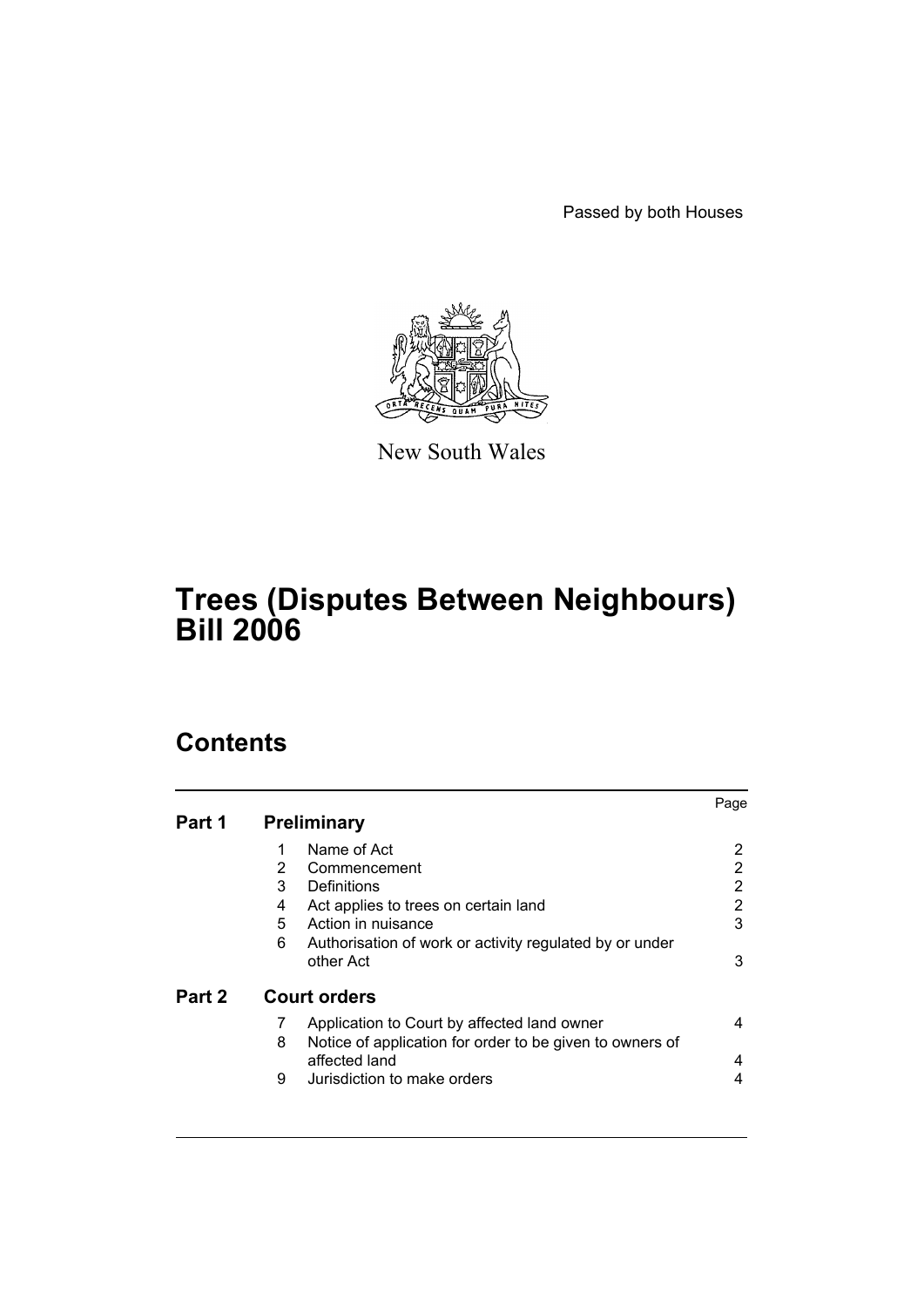**Contents** 

|                   |                      |                                                                         | Page |  |  |  |
|-------------------|----------------------|-------------------------------------------------------------------------|------|--|--|--|
|                   | 10                   | Matters of which Court must be satisfied before making<br>an order      | 5    |  |  |  |
|                   | 11                   | Trees on Crown land referred to local land board                        | 5    |  |  |  |
|                   | 12                   | Matters to be considered by Court                                       | 6    |  |  |  |
|                   | 13 <sup>°</sup>      | Appearance by local council or Heritage Council                         | 7    |  |  |  |
|                   | 14                   | Court to provide copy of order to local council and<br>Heritage Council | 7    |  |  |  |
| Part 3            |                      | <b>Enforcement of orders</b>                                            |      |  |  |  |
|                   | 15                   | Failure to comply with order                                            | 8    |  |  |  |
|                   | 16                   | Certain successors in title bound by order                              | 8    |  |  |  |
|                   | 17                   | Carrying out of work by local council                                   | 8    |  |  |  |
| Part 4            | <b>Miscellaneous</b> |                                                                         |      |  |  |  |
|                   | 18                   | Rights under other Acts or laws                                         | 10   |  |  |  |
|                   | 19                   | Act to bind Crown                                                       | 10   |  |  |  |
|                   | 20                   | Regulations                                                             | 10   |  |  |  |
|                   | 21                   | Savings, transitional and other provisions                              | 10   |  |  |  |
|                   | 22                   | Amendment of other legislation                                          | 10   |  |  |  |
|                   | 23                   | <b>Review of Act</b>                                                    | 10   |  |  |  |
| <b>Schedule 1</b> |                      | Savings, transitional and other provisions                              | 12   |  |  |  |
| <b>Schedule 2</b> |                      | Amendment of other legislation                                          | 13   |  |  |  |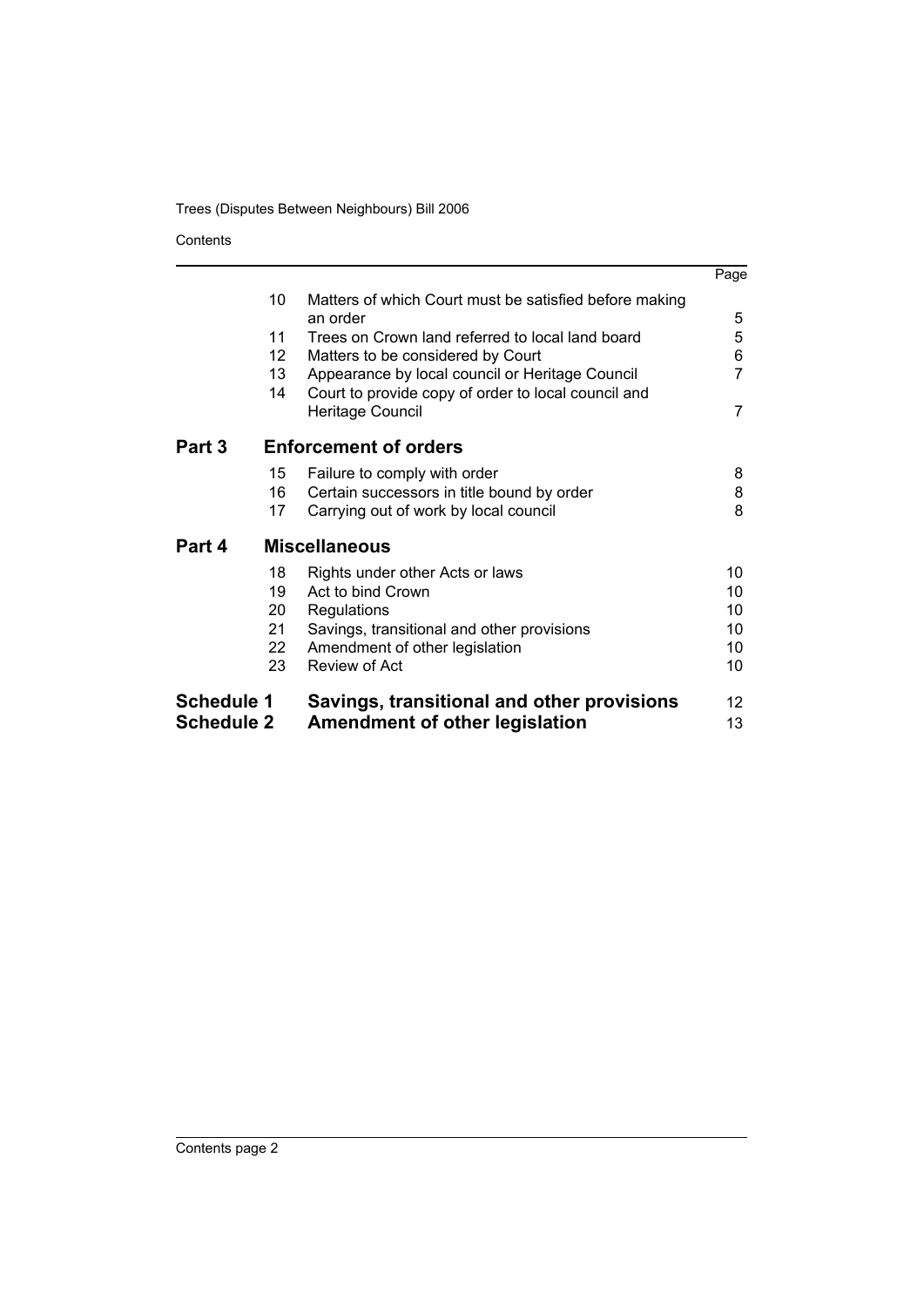*I certify that this PUBLIC BILL, which originated in the LEGISLATIVE ASSEMBLY, has finally passed the LEGISLATIVE COUNCIL and the LEGISLATIVE ASSEMBLY of NEW SOUTH WALES.*

> *Clerk of the Legislative Assembly. Legislative Assembly, Sydney, , 2006*



New South Wales

# **Trees (Disputes Between Neighbours) Bill 2006**

Act No , 2006

An Act to provide for proceedings in the Land and Environment Court for the resolution of disputes between neighbours concerning trees; and for other purposes.

*I have examined this Bill, and find it to correspond in all respects with the Bill as finally passed by both Houses.*

*Chairman of Committees of the Legislative Assembly.*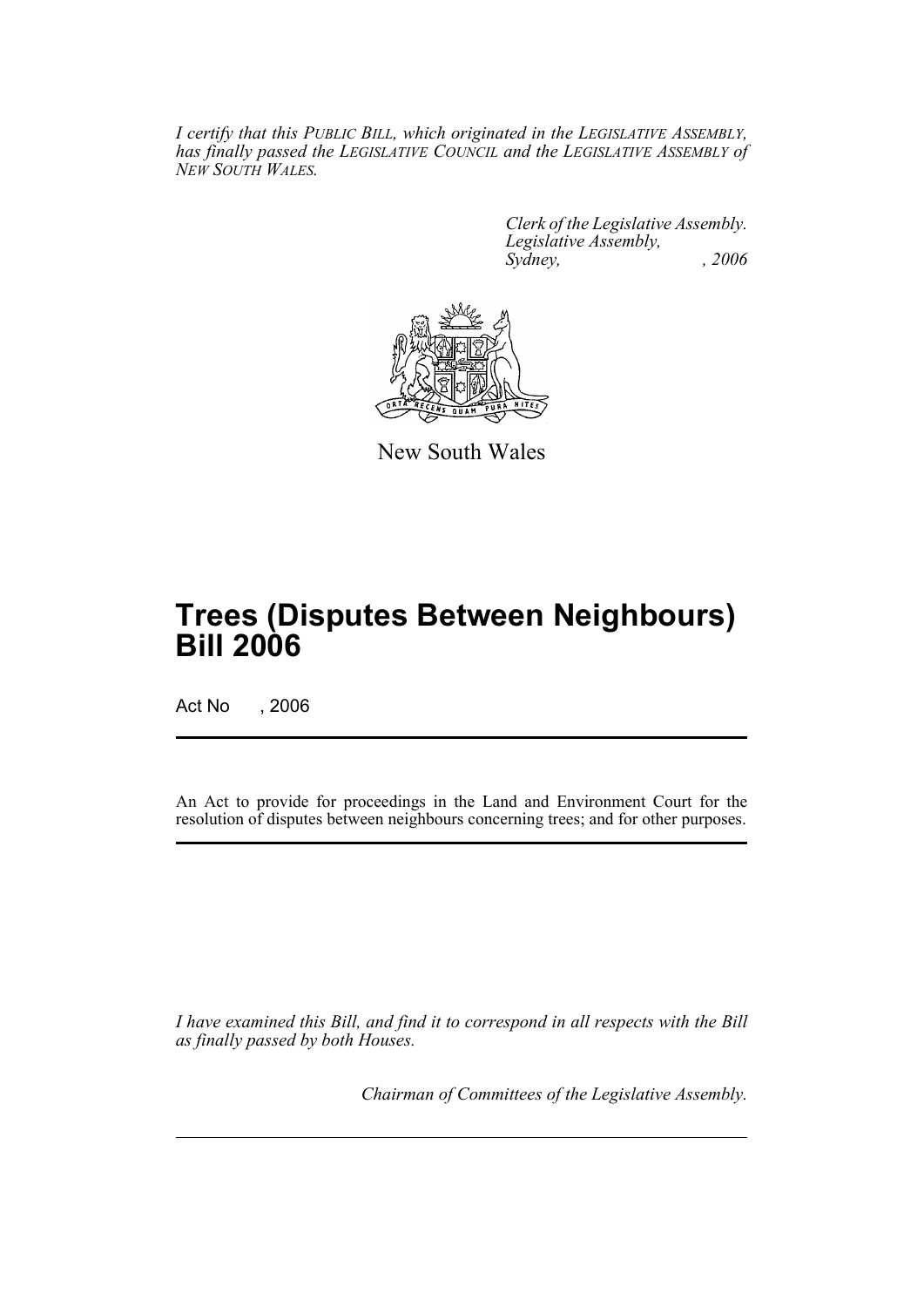Part 1 Preliminary

**The Legislature of New South Wales enacts:**

# **Part 1 Preliminary**

### **1 Name of Act**

This Act is the *Trees (Disputes Between Neighbours) Act 2006*.

### **2 Commencement**

This Act commences on a day or days to be appointed by proclamation.

### **3 Definitions**

(1) In this Act:

*council* has the same meaning as it has in the *Local Government Act 1993*.

*interfere* with a tree includes cut down, fell, remove, kill, destroy, poison, ringbark, uproot or burn a tree or any part of a tree (including its roots).

*owner of land* includes the occupier of the land.

*the Court* means the Land and Environment Court.

*tree* includes any woody perennial plant, any plant resembling a tree in form and size, and any other plant prescribed by the regulations.

(2) Notes included in this Act do not form part of this Act.

### **4 Act applies to trees on certain land**

- (1) This Act applies only to trees situated on the following land:
	- (a) any land within a zone designated "residential" (but not "rural-residential"), "village", "township", "industrial" or "business" under an environmental planning instrument (within the meaning of the *Environmental Planning and Assessment Act* 1979) or, having regard to the purpose of the zone, having the substantial character of a zone so designated,
	- (b) any land of a kind prescribed by the regulations for the purposes of this section.
- (2) This Act does not apply to trees situated on:
	- (a) any land that is vested in, or managed by, a council, or
	- (b) any land of a kind prescribed by the regulations.
- (3) For the purposes of this Act, a tree is situated on land if the tree is situated wholly or principally on the land.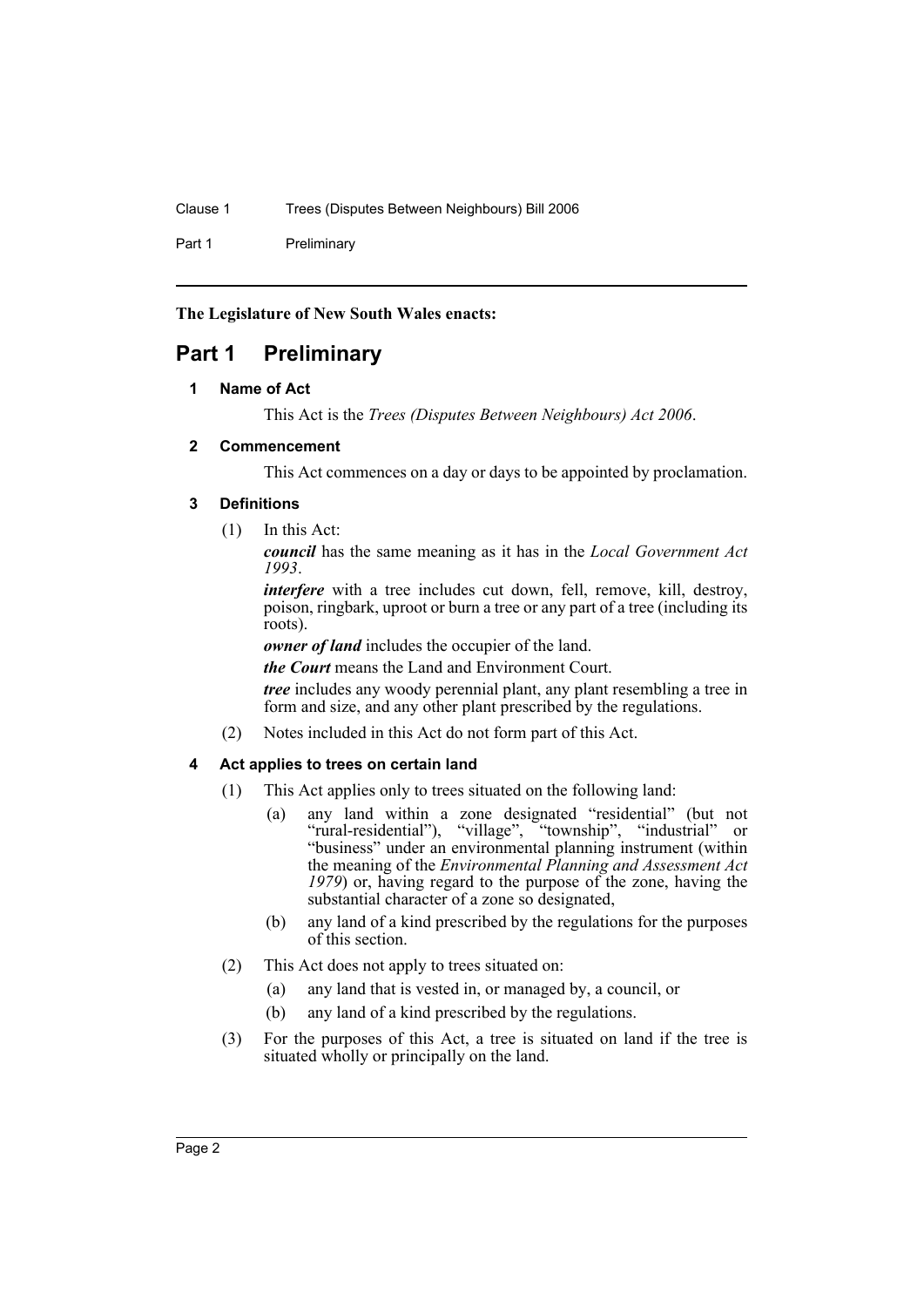Trees (Disputes Between Neighbours) Bill 2006 Clause 5

Preliminary **Part 1** 

### **5 Action in nuisance**

No action may be brought in nuisance as a result of damage caused by a tree to which this Act applies.

### **6 Authorisation of work or activity regulated by or under other Act**

- (1) Except as provided by subsection (3), an order under Part 2 does not authorise or require a person:
	- (a) to carry out any work or engage in any activity for which a consent or other authorisation must be obtained under any other Act without that consent or authorisation, or
	- (b) to carry out any work or engage in any activity that is prohibited by or under any other Act.
- (2) Except as provided by subsection (3), a person may not apply to the Court for an order under Part 2 if the carrying out of the work or engagement in the activity concerned is prohibited by or under another Act.
- (3) An order under Part 2 has effect despite any requirement that would otherwise apply for a consent or other authorisation in relation to the tree concerned to be obtained under the *Environmental Planning and Assessment Act 1979* or the *Heritage Act 1977*.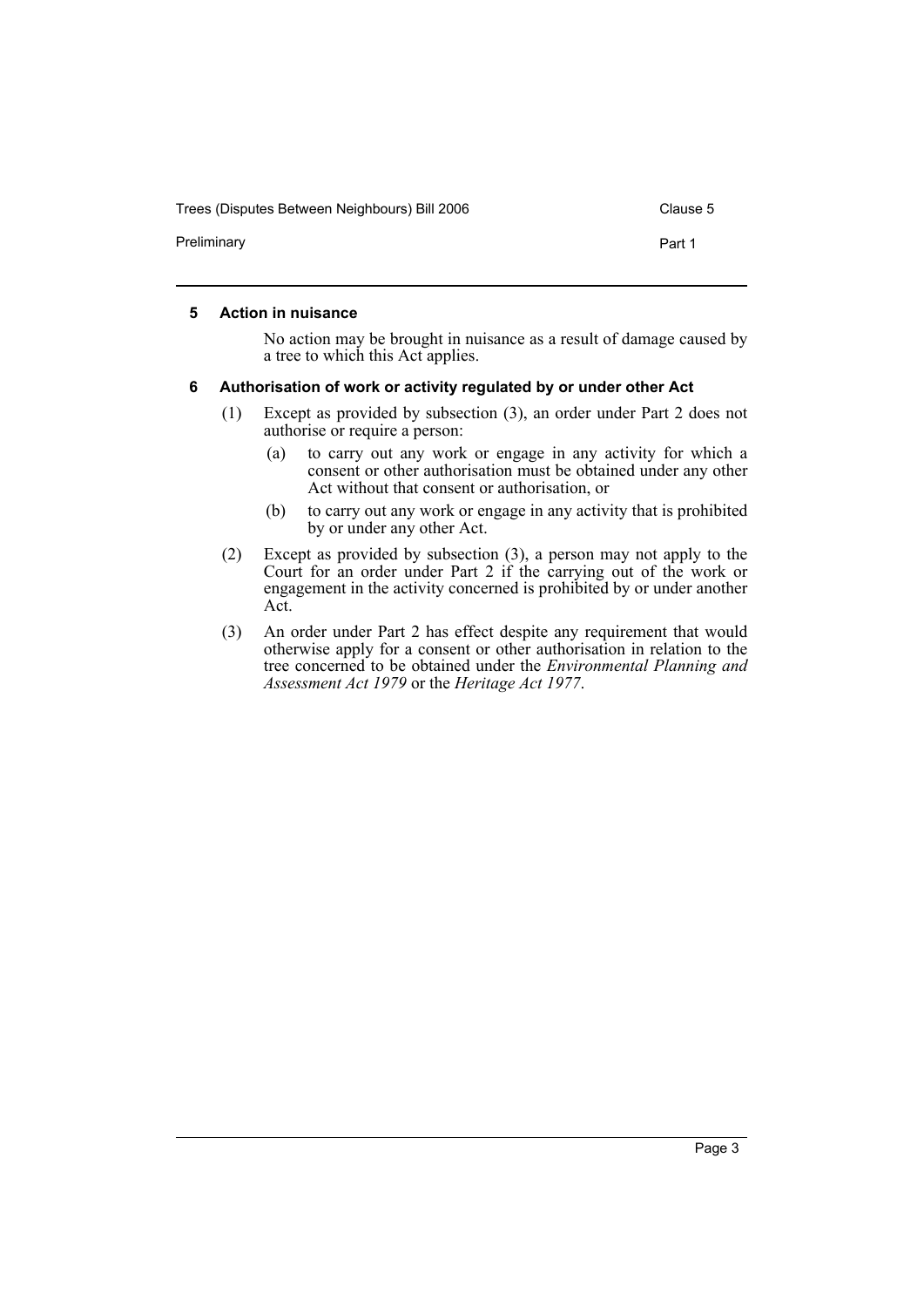Part 2 Court orders

## **Part 2 Court orders**

### **7 Application to Court by affected land owner**

An owner of land may apply to the Court for an order to remedy, restrain or prevent damage to property on the land, or to prevent injury to any person, as a consequence of a tree to which this Act applies that is situated on adjoining land.

### **8 Notice of application for order to be given to owners of affected land**

- (1) An applicant for an order under this Part must give at least 21 days notice of the lodging of the application and the terms of any order sought to:
	- (a) the owner of the land on which the tree is situated, and
	- (b) any relevant authority that would, in accordance with section 13, be entitled to appear in proceedings in relation to the tree, and
	- (c) any other person the applicant has reason to believe will be affected by the order.
- (2) The Court may direct that notice of an application be given to a person or that notice be given in a specified manner or within a specified period.
- (3) The Court may waive the requirement to give notice or vary the period of notice under this section if it thinks it appropriate to do so in the circumstances.

### **9 Jurisdiction to make orders**

- (1) The Court may make such orders as it thinks fit to remedy, restrain or prevent damage to property, or to prevent injury to any person, as a consequence of the tree the subject of the application concerned.
- (2) Without limiting the powers of the Court to make orders under subsection (1), an order made under that subsection may:
	- (a) require the taking of specified action to remedy damage to property, or
	- (b) require the taking of specified action to restrain or prevent damage or, if damage has already occurred, further damage, to property, or
	- (c) require the taking of specified action to prevent injury to any person, or
	- (d) require the making of an application to obtain any consent or other authorisation referred to in section 6 (1) (a), or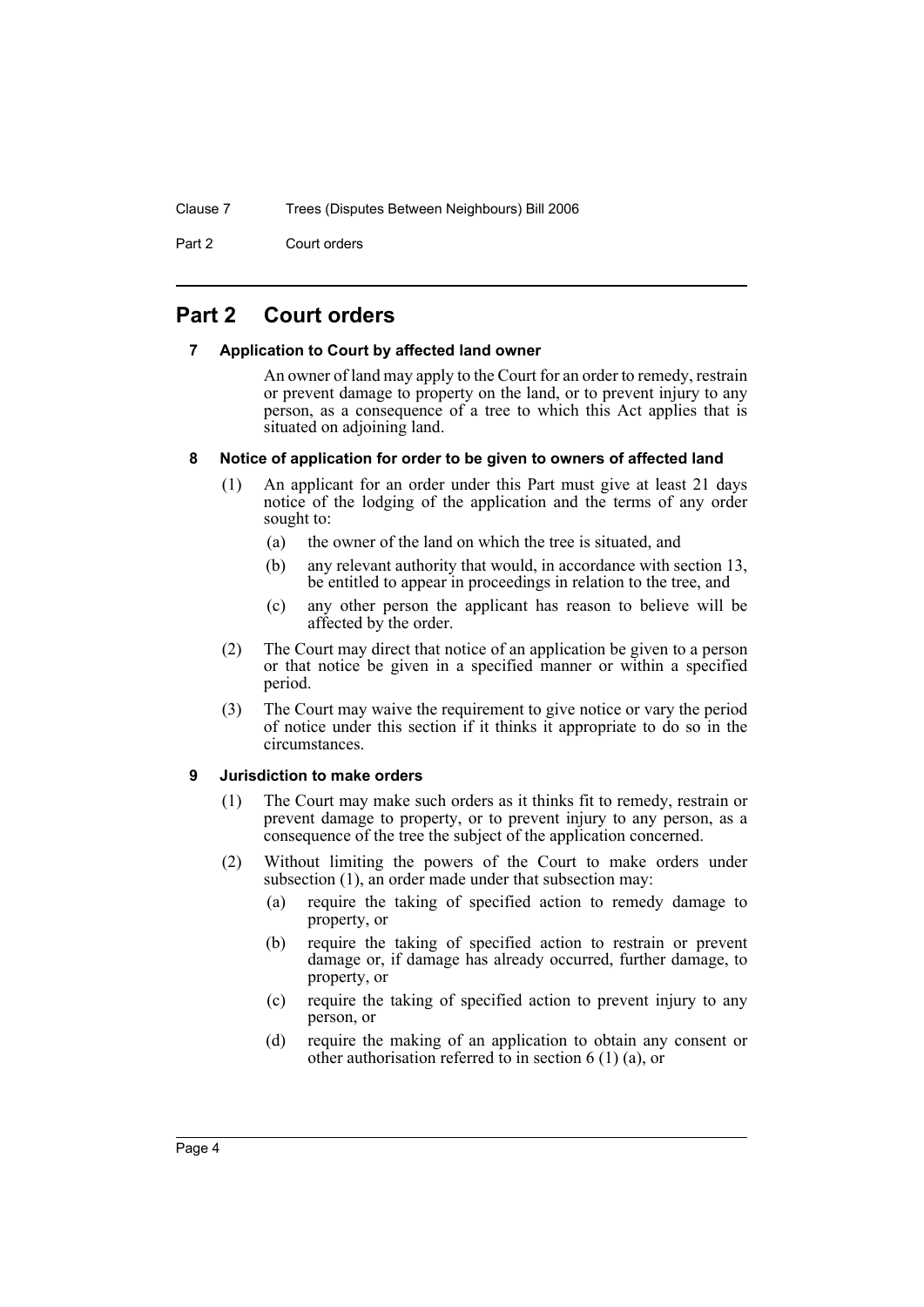Trees (Disputes Between Neighbours) Bill 2006 Contract Clause 10

- 
- (e) authorise the applicant concerned to take specified action to remedy, restrain or prevent damage or (if damage has already occurred) further damage to property, or
- (f) authorise the applicant concerned to take specified action to prevent injury to any person, or
- (g) authorise land to be entered for the purposes of carrying out an order under this section (including for the purposes of obtaining quotations for the carrying out of work on the land), or
- (h) require the payment of costs associated with carrying out an order under this section, or
- (i) require the payment of compensation for damage to property, or
- (j) require the replacement of a tree that the Court orders to be removed and for the new tree to be maintained to a mature growth.

### **10 Matters of which Court must be satisfied before making an order**

- (1) The Court must not make an order under this Part unless it is satisfied:
	- (a) that the applicant has made a reasonable effort to reach agreement with the owner of the land on which the tree is situated, and
	- (b) if the requirement to give notice has not been waived, that the applicant has given notice of the application in accordance with section 8.
- (2) The Court must not make an order under this Part unless it is satisfied that the tree concerned:
	- (a) has caused, is causing, or is likely in the near future to cause, damage to the applicant's property, or
	- (b) is likely to cause injury to any person.

### **11 Trees on Crown land referred to local land board**

- (1) The Court must not make an order under this Part if the tree concerned is on Crown land and the matter has been referred to a local land board, or a Chairperson of a local land board, under section 22 of the *Crown Lands Act 1989* or section 10A of the *Western Lands Act 1901* unless:
	- (a) any inquiry, report or recommendation provided for in that section in relation to the matter has been completed or made, and
	- (b) the applicant has been advised of any decision made by the Minister administering the *Crown Lands Act 1989* or the *Western Lands Act 1901* in relation to the matter.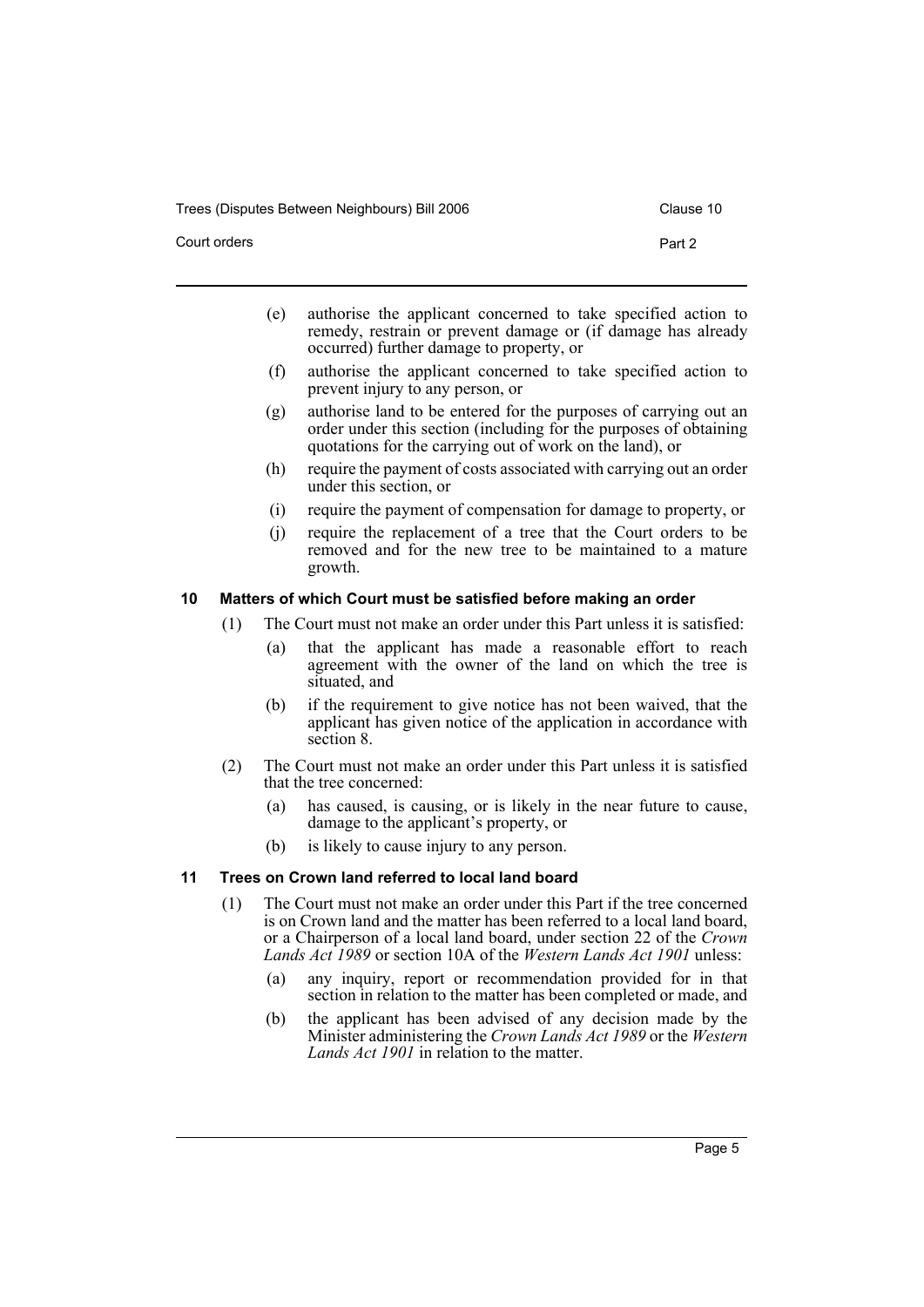Part 2 Court orders

(2) In this section:

*Crown land* has the same meaning as it has in the *Crown Lands Act 1989*, and includes land dedicated for a public purpose under Part 5 of that Act.

#### **12 Matters to be considered by Court**

Before determining an application made under this Part, the Court is to consider the following matters:

- (a) the location of the tree concerned in relation to the boundary of the land on which the tree is situated and any premises,
- (b) whether interference with the tree would, in the absence of section 6 (3), require any consent or other authorisation under the *Environmental Planning and Assessment Act 1979* or the *Heritage Act 1977* and, if so, whether any such consent or authorisation has been obtained,
- (c) whether the tree has any historical, cultural, social or scientific value,
- (d) any contribution of the tree to the local ecosystem and biodiversity,
- (e) any contribution of the tree to the natural landscape and scenic value of the land on which it is situated or the locality concerned,
- (f) the intrinsic value of the tree to public amenity,
- (g) any impact of the tree on soil stability, the water table or other natural features of the land or locality concerned,
- (h) if the applicant alleges that the tree concerned has caused, is causing, or is likely in the near future to cause, damage to the applicant's property:
	- (i) anything, other than the tree, that has contributed, or is contributing, to any such damage or likelihood of damage, including any act or omission by the applicant and the impact of any trees owned by the applicant, and
	- (ii) any steps taken by the applicant or the owner of the land on which the tree is situated to prevent or rectify any such damage,
- (i) if the applicant alleges that the tree concerned is likely to cause injury to any person:
	- (i) anything, other than the tree, that has contributed, or is contributing, to any such likelihood, including any act or omission by the applicant and the impact of any trees owned by the applicant, and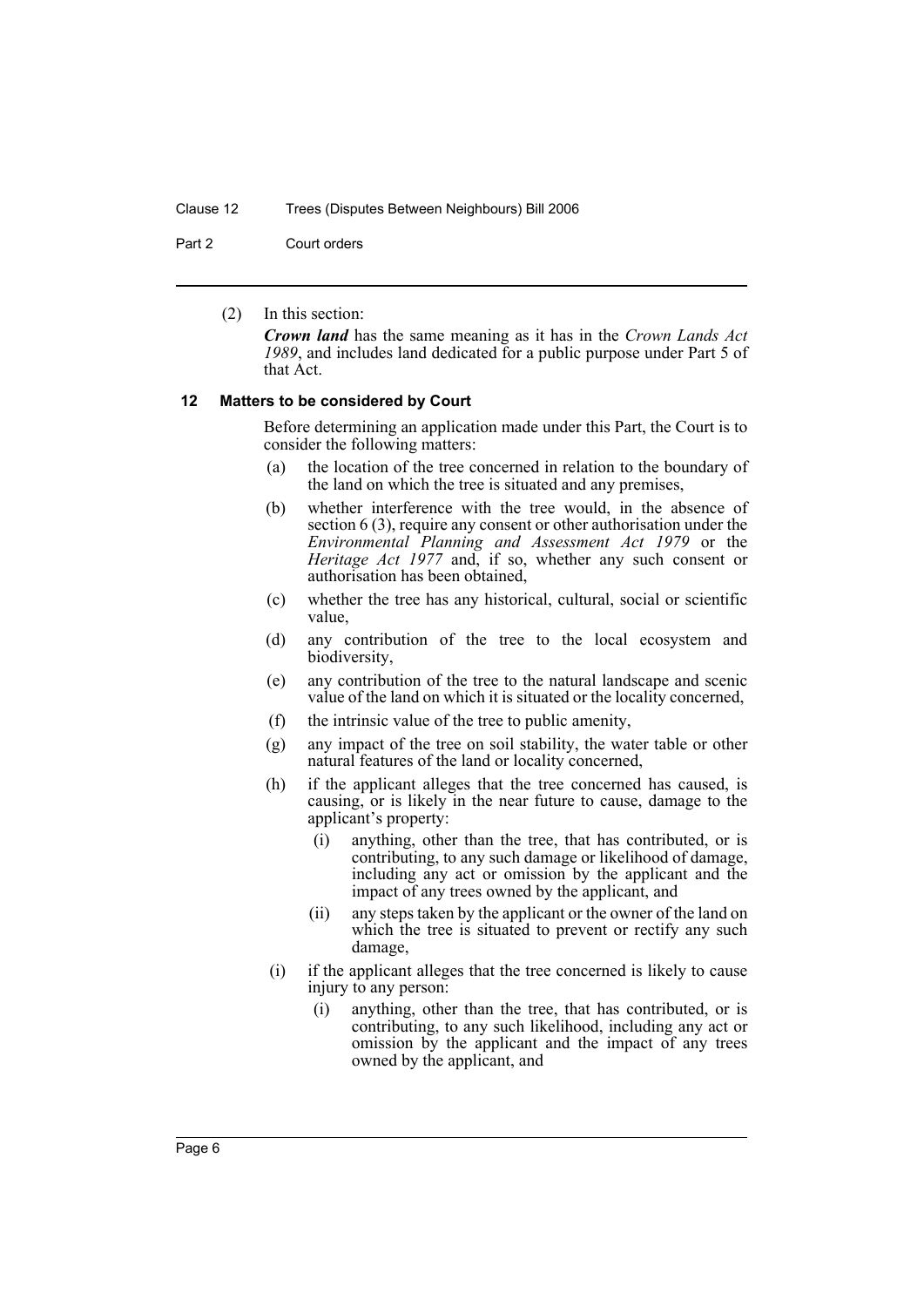Trees (Disputes Between Neighbours) Bill 2006 Clause 13

- (ii) any steps taken by the applicant or the owner of the land on which the tree is situated to prevent any such injury,
- (j) such other matters as the Court considers relevant in the circumstances of the case.

### **13 Appearance by local council or Heritage Council**

A local council or the Heritage Council (a *relevant authority*) may appear before the Court in any proceedings under this Part in relation to a tree if the consent or other authorisation of the relevant authority to interfere with the tree would be required, in the absence of section  $6(3)$ , under the *Environmental Planning and Assessment Act 1979* or the *Heritage Act 1977*.

### **14 Court to provide copy of order to local council and Heritage Council**

The Court must provide a copy of any order it makes under this Part to:

- (a) the council of the local government area in which the tree is situated, and
- (b) the Heritage Council if the Heritage Council appeared in the proceedings concerned under section 13.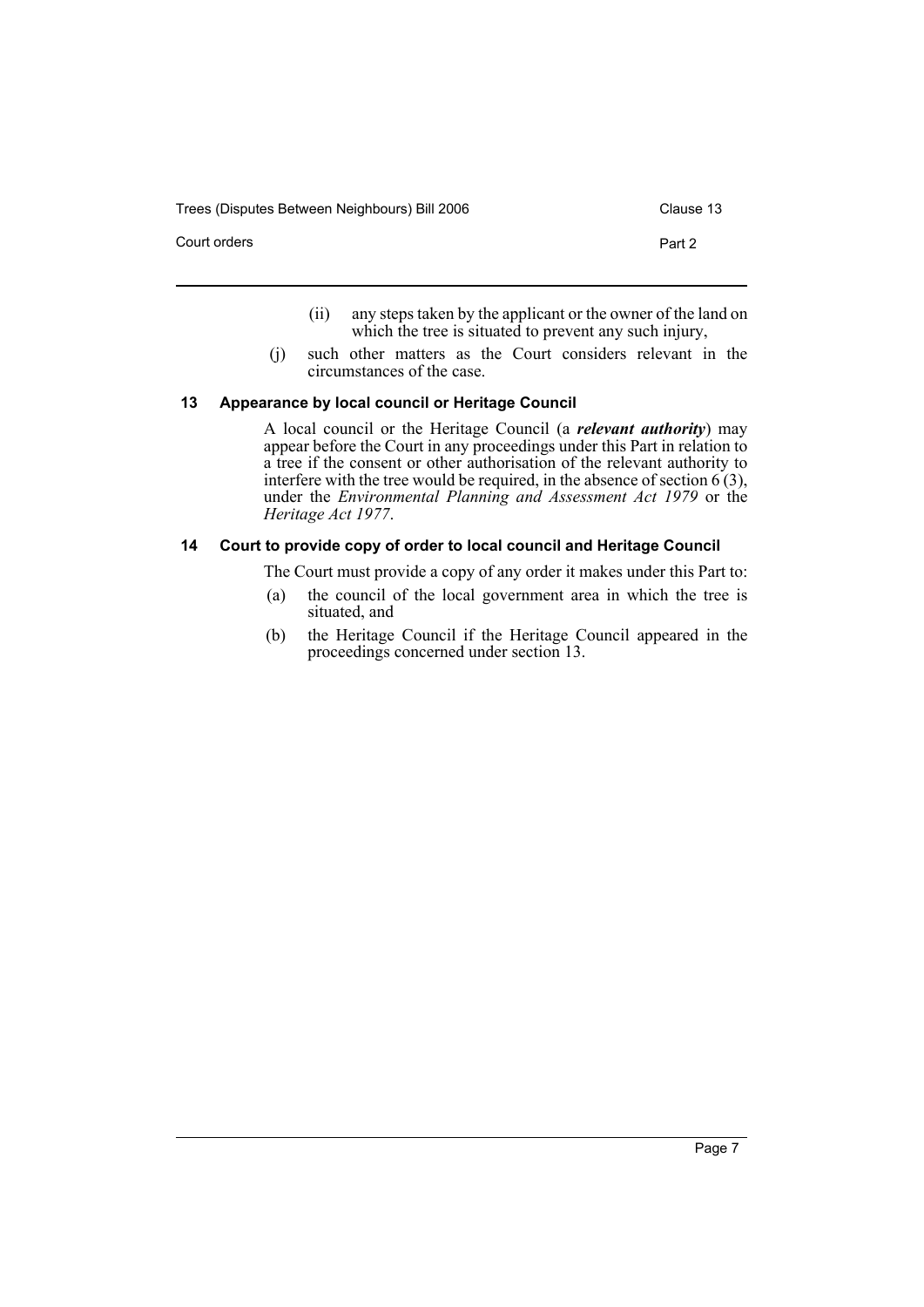Part 3 Enforcement of orders

# **Part 3 Enforcement of orders**

### **15 Failure to comply with order**

- (1) A person must not fail to comply with any requirement imposed on the person by an order under Part 2. Maximum penalty: 1,000 penalty units.
- (2) Proceedings for an offence under subsection (1) may be taken before the Court in its summary jurisdiction.

### **16 Successors in title bound by order**

- (1) If the Court makes an order under Part 2 requiring a person who is an owner of land on which a tree is situated (an *original owner*) to carry out work in relation to the tree within a specified period and the original owner ceases to be the owner of the land before the work is carried out, a successor in title to the owner:
	- (a) is required to carry out that work, and
	- (b) to that extent, is bound by the order in the same way as the original owner (except as provided by this section).
- (2) The successor in title is bound by the order only if the applicant for the order gives a copy of the order to the successor in title.
- (3) For the purposes of this section the specified period within which the work is required to be carried out under the order is taken to commence from the date on which the copy of the order is given to the successor in title.

### **17 Carrying out of work by local council**

- (1) If the Court has made an order under Part 2 requiring the owner of land on which a tree is situated to carry out work in relation to the tree within a specified period, a person authorised by the council of the local government area in which the tree is situated (an *authorised person*) may enter the land for the purpose of either or both of the following:
	- (a) ascertaining whether the owner has carried out the work in accordance with the order,
	- (b) carrying out the work if the owner has failed to carry out the work in accordance with the order.
- (2) An authorised person may enter land under this section only if the applicant for the order concerned has requested the council to act under this section.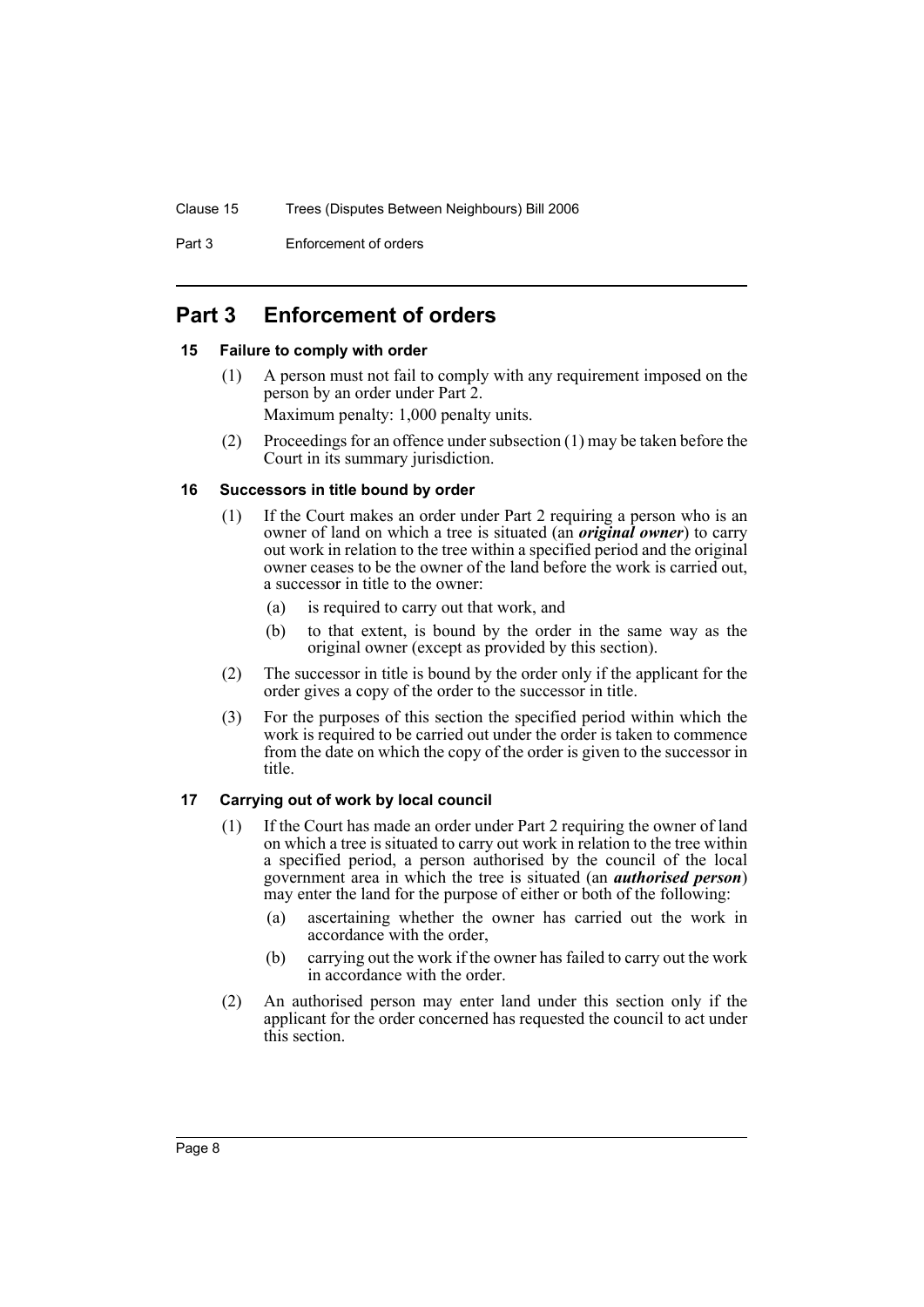Clause 17

- Enforcement of orders **Part 3** 
	- (3) Before an authorised person enters land under this section, the council must give the owner of the land written notice of the intention to enter the land.
	- (4) The notice must specify the day on which the authorised person intends to enter the land and must be given before that day.
	- (5) This section does not require notice to be given:
		- (a) if entry to the land is made with the consent of the owner of the land, or
		- (b) if entry to the land is required because of the existence or reasonable likelihood of a serious risk to safety, or
		- (c) if entry is required urgently and the case is one in which the general manager of the council has authorised in writing (in the particular case) entry without notice.
	- (6) An authorised person may not enter or inspect, or carry out work on, land under this section unless the authorised person is in possession of an authority and produces the authority if required to do so by the owner of the land.
	- (7) The authority must be a written authority that is issued by the council and that:
		- (a) states that it is issued under this Act, and
		- (b) gives the name of the person to whom it is issued, and
		- (c) describes the land to which the authority applies, and
		- (d) states that the person has the power to enter the land and states either or both of the following:
			- (i) that entry to the land is required for the purpose of ascertaining whether the owner has carried out work in accordance with an order under Part 2 of this Act,
			- (ii) that the person has the power to carry out work in accordance with such an order, and
		- (e) identifies this section as the source of the powers referred to in paragraph (d), and
		- (f) states the date (if any) on which it expires, and
		- (g) bears the signature of the general manager of the council.
	- (8) The council may recover in a court of competent jurisdiction the reasonable costs of carrying out work under this section from the owner of the land on which the tree is situated.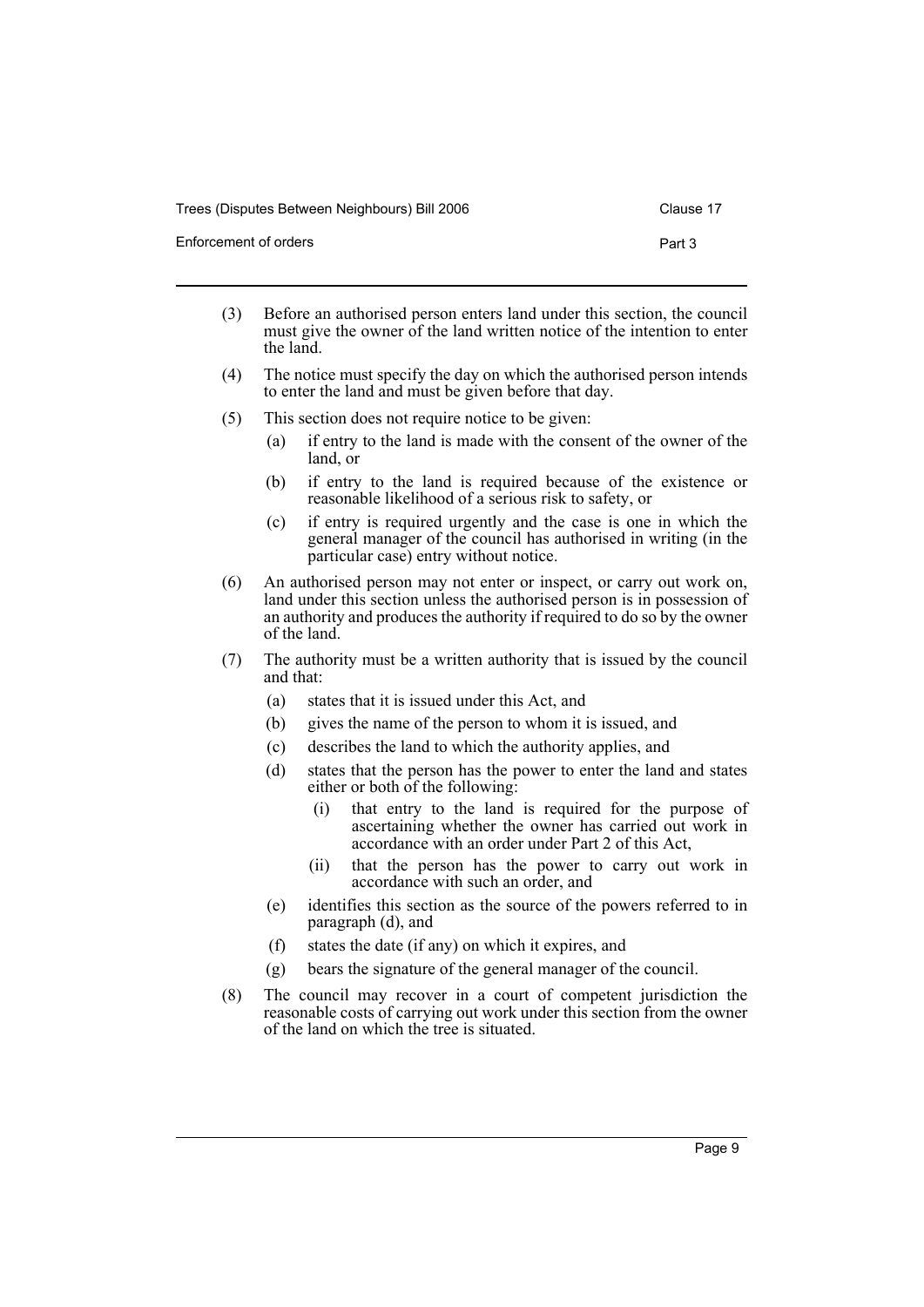Part 4 Miscellaneous

### **Part 4 Miscellaneous**

#### **18 Rights under other Acts or laws**

Except as provided by section 5, nothing in this Act affects the rights that a person has under any other Act or law to interfere with any tree that is not owned by the person.

**Note.** For example, under the *Access to Neighbouring Land Act 2000*, a Local Court may make a neighbouring land access order that authorises an owner of land to access, and carry out work on, adjoining land for any of the following purposes:

- (a) ascertaining whether any hedge, tree or shrub is dangerous, dead, diseased, damaged or insecurely rooted,
- (b) replacing any hedge, tree or shrub,
- (c) removing, felling, cutting back or treating any hedge, tree or shrub.

By way of another example, under the *Electricity Supply Act 1995*, an electricity network operator may, in certain circumstances, trim or remove a tree if the operator has reasonable cause to believe that the tree:

- (a) could destroy, damage or interfere with its electricity works, or
- (b) could make its electricity works become a potential cause of bush fire or a potential risk to public safety.

### **19 Act to bind Crown**

This Act binds the Crown in right of New South Wales and, in so far as the legislative power of the Parliament of New South Wales permits, the Crown in all its other capacities.

### **20 Regulations**

The Governor may make regulations, not inconsistent with this Act, for or with respect to any matter that by this Act is required or permitted to be prescribed or that is necessary or convenient to be prescribed for carrying out or giving effect to this Act.

### **21 Savings, transitional and other provisions**

Schedule 1 has effect.

### **22 Amendment of other legislation**

The Act and regulations specified in Schedule 2 are amended as set out in that Schedule.

### **23 Review of Act**

(1) The Minister is to review this Act to determine whether the policy objectives of the Act remain valid and whether the terms of the Act remain appropriate for securing those objectives.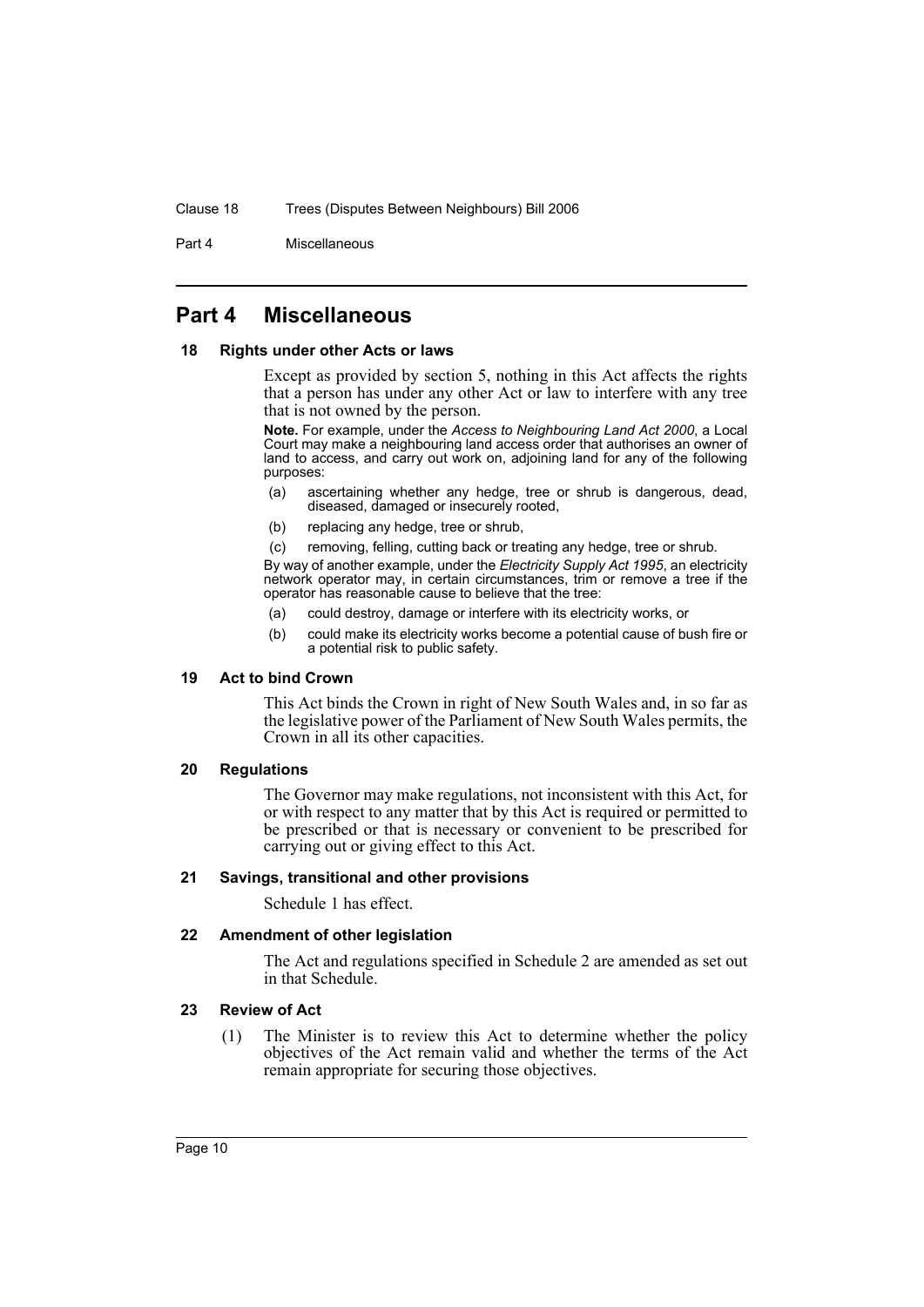| Trees (Disputes Between Neighbours) Bill 2006 | Clause 23 |
|-----------------------------------------------|-----------|
| Miscellaneous                                 | Part 4    |
|                                               |           |

- (2) The review is to be undertaken as soon as possible after the period of 2 years from the date of assent to this Act.
- (3) A report on the outcome of the review is to be tabled in each House of Parliament within 12 months after the end of the period of 2 years.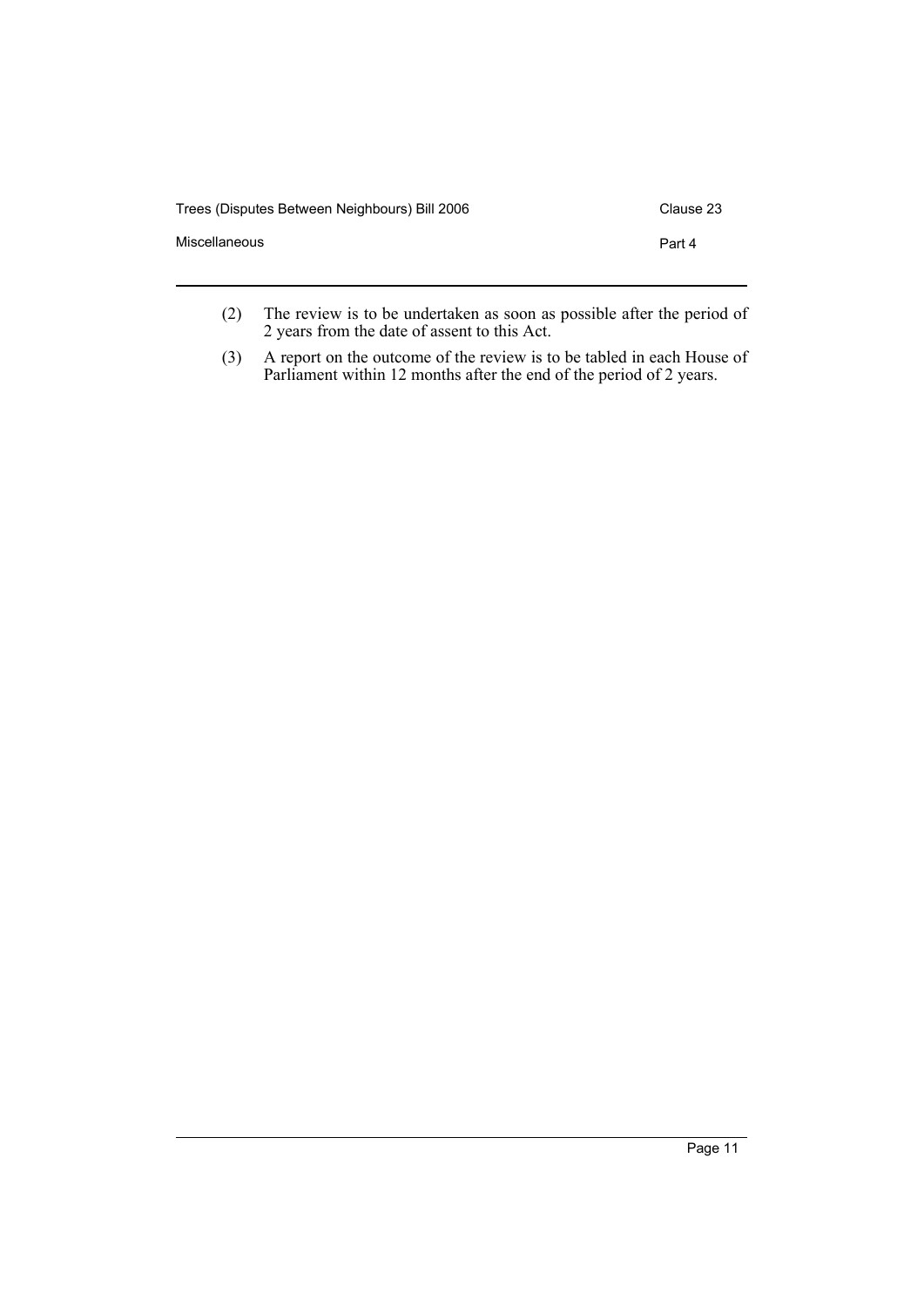Schedule 1 Savings, transitional and other provisions

## **Schedule 1 Savings, transitional and other provisions**

(Section 21)

### **1 Regulations**

- (1) The regulations may contain provisions of a savings or transitional nature consequent on the enactment of the following Acts: this Act
- (2) Any such provision may, if the regulations so provide, take effect from the date of assent to the Act concerned or a later date.
- (3) To the extent to which any such provision takes effect from a date that is earlier than the date of its publication in the Gazette, the provision does not operate so as:
	- (a) to affect, in a manner prejudicial to any person (other than the State or an authority of the State), the rights of that person existing before the date of its publication, or
	- (b) to impose liabilities on any person (other than the State or an authority of the State) in respect of anything done or omitted to be done before the date of its publication.

### **2 Proceedings relating to liability in nuisance**

Section 5 does not apply in respect of any proceedings commenced in a court before the commencement of that section.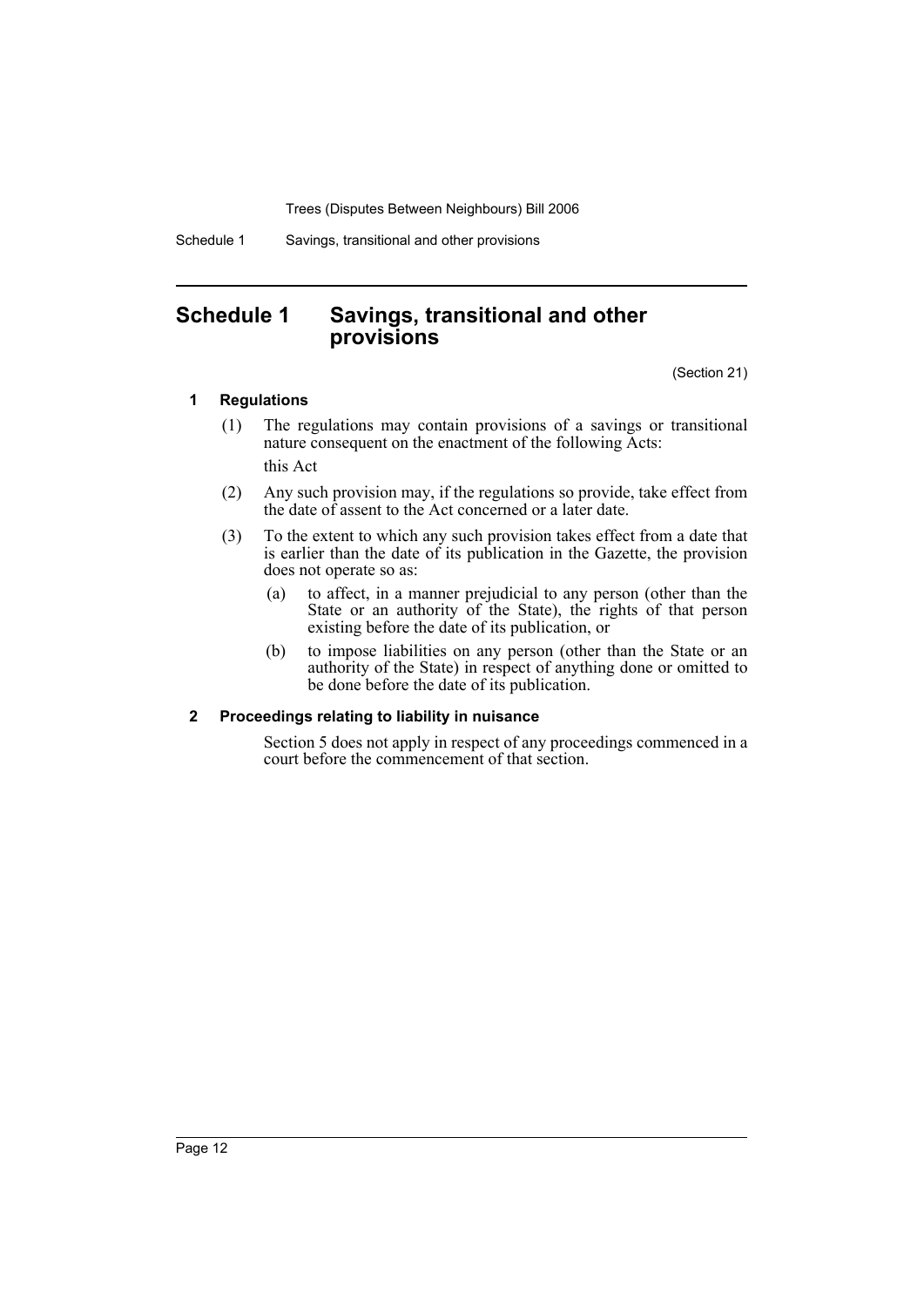Amendment of other legislation Schedule 2

# **Schedule 2 Amendment of other legislation**

(Section 22)

### **2.1 Conveyancing (Sale of Land) Regulation 2005**

### **Schedule 3 Prescribed warranties**

Insert at the end of Part 3 (with appropriate clause numbering):

Any application for an order under the *Trees (Disputes Between Neighbours) Act 2006* or any order under that Act that requires work to be carried out in relation to a tree if that work has not been carried out fully in compliance with that order.

### **2.2 Environmental Planning and Assessment Regulation 2000**

### **Schedule 4 Planning certificates**

Insert at the end of the Schedule (with appropriate clause numbering):

### **Orders under Trees (Disputes Between Neighbours) Act 2006**

Whether an order has been made under the *Trees (Disputes Between Neighbours) Act 2006* to carry out work in relation to a tree on the land (but only if the council has been notified of the order).

### **2.3 Land and Environment Court Act 1979 No 204**

**[1] Section 18 Class 2—local government and miscellaneous appeals and applications**

Omit "and" from section 18 (e).

### **[2] Section 18 (g)**

Insert at the end of section 18 (f):

, and

(g) applications under the *Trees (Disputes Between Neighbours) Act 2006*.

### **[3] Section 20 Class 4—environmental planning and protection and development contract civil enforcement**

Insert in alphabetical order in section 20 (3) (a):

*Trees (Disputes Between Neighbours) Act 2006*,